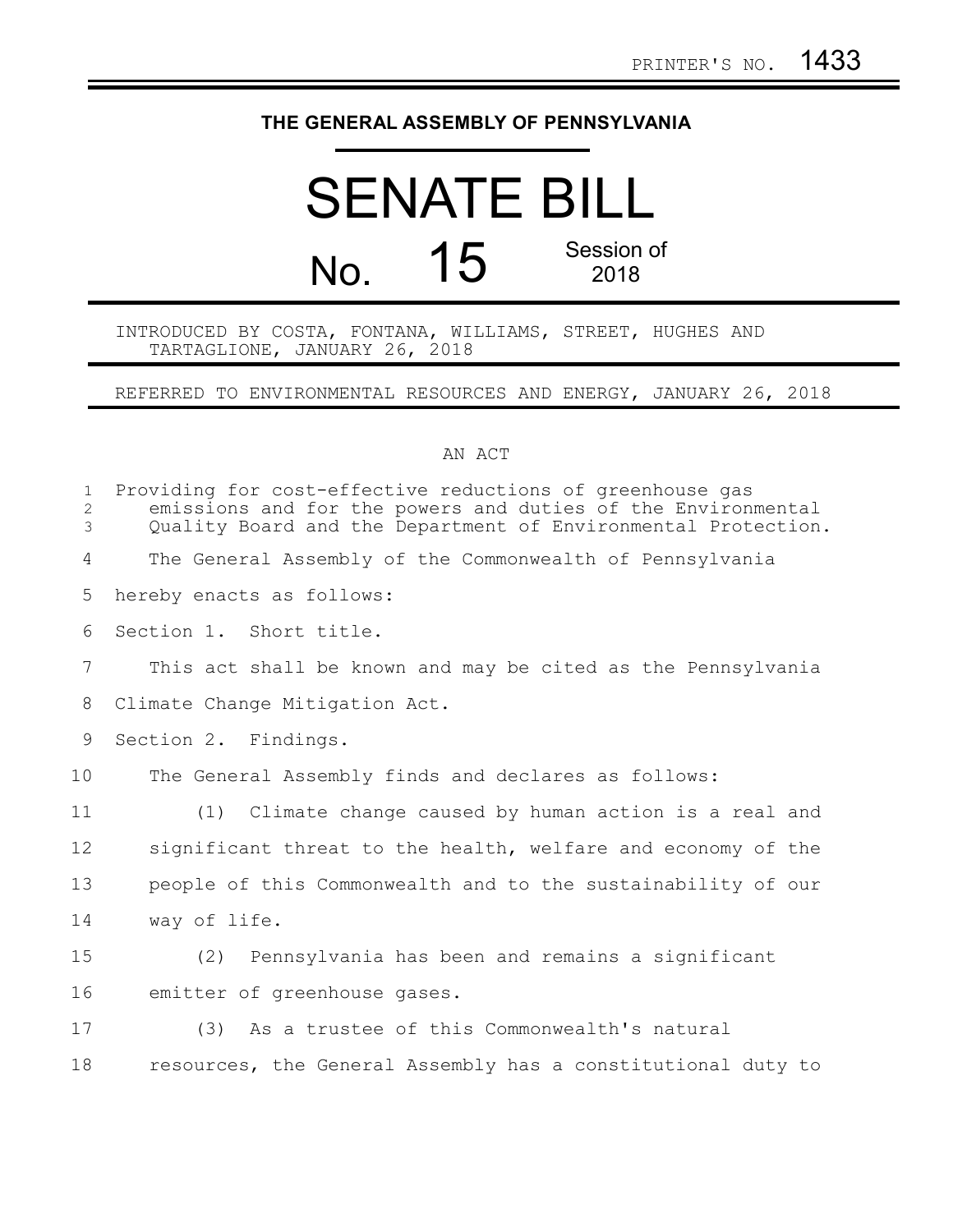conserve and maintain these resources for future generations and to safeguard Pennsylvanians' rights to clean air, pure water and the values of a healthy environment. 1 2 3

(4) The most comprehensive scientific analysis has determined that keeping global temperatures at or below 1.5º Celsius over preindustrial levels is necessary to avoid the worst impacts of climate change. 4 5 6 7

(5) Reducing Statewide greenhouse gas emissions by 30% or more in 2025, compared to 2005 levels, is technologically feasible and can be achieved cost effectively and with significant net economic benefits for this Commonwealth. 8 9 10 11

(6) Consequently, the Commonwealth has a moral, ethical and fiduciary responsibility to contribute to ongoing international, national, State and local efforts to mitigate climate change by reducing its emissions of greenhouse gases by 30% or more in 2025, based on 2005 levels. 12 13 14 15 16

Section 3. Definitions. 17

The following words and phrases when used in this act shall have the meanings given to them in this section unless the context clearly indicates otherwise: 18 19 20

"Baseline." The level of greenhouse gas emissions emitted from all sources in this Commonwealth in 2005, expressed in tons of carbon dioxide equivalent. 21 22 23

"Board." The Environmental Quality Board. 24

"Climate change action plan." The plan required under section 7 of the act of July 9, 2008 (P.L.935, No.70), known as the Pennsylvania Climate Change Act. 25 26 27

"Department." The Department of Environmental Protection of the Commonwealth. 28 29

"Greenhouse gases" or "GHGs." Gases in the earth's 30

20180SB0015PN1433 - 2 -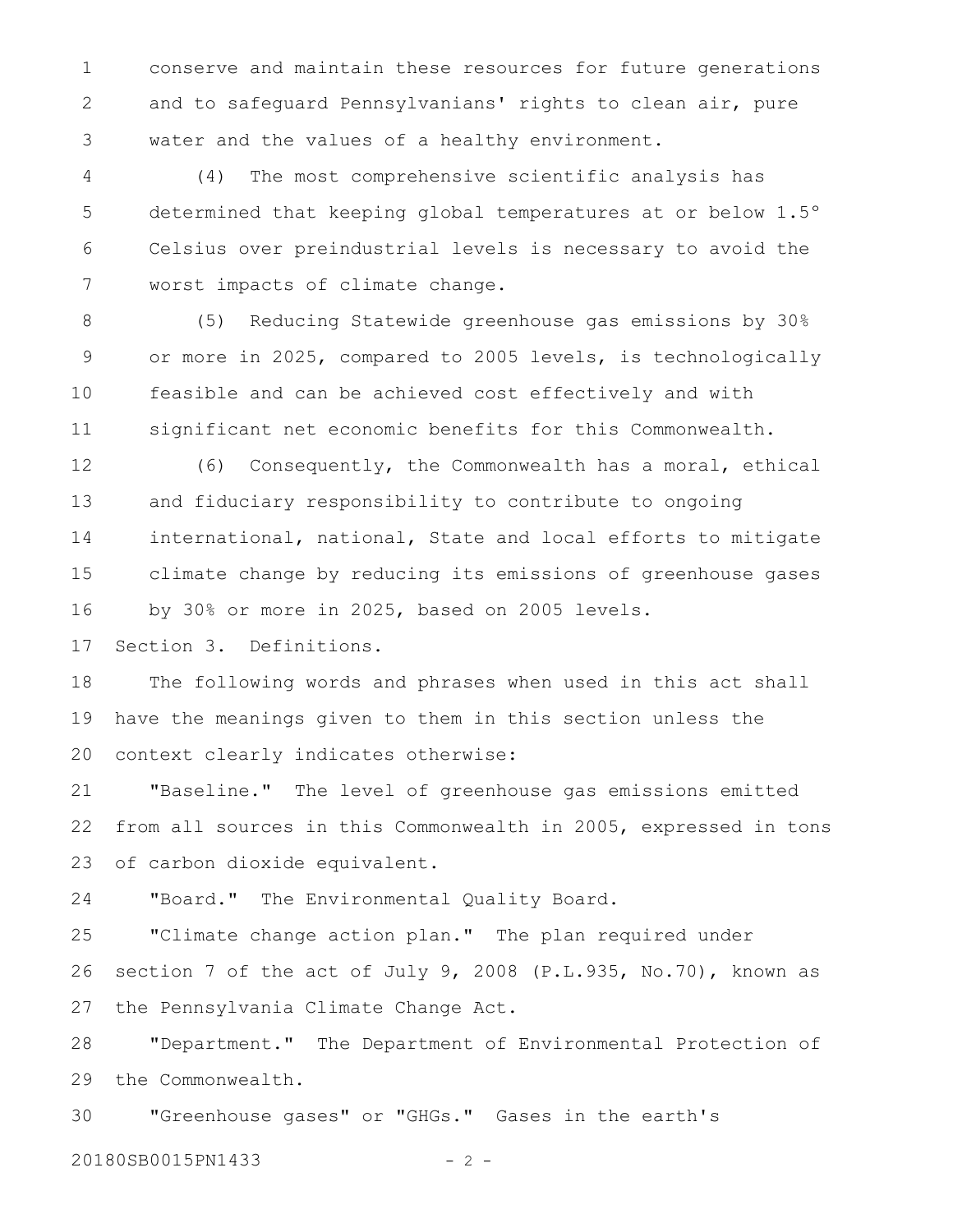atmosphere that absorb and reemit infrared radiation, including carbon dioxide, nitrous oxide, methane, hydrofluorocarbons, perfluorocarbons and sulfur hexafluoride. 1 2 3

"Multistate target." A limit on greenhouse gas emissions that applies to the total emissions of greenhouse gases in this Commonwealth and one or more other jurisdictions, including states and cities of the United States and the District of Columbia. 4 5 6 7 8

Section 4. Environmental Quality Board. 9

The board shall have the power and its duties shall be to: 10

(1) Adopt by regulation a Statewide greenhouse gas emissions limit, to be achieved by 2025, that is equivalent to a level of emissions 30% or more below baseline emissions or to adopt a multistate greenhouse gas emissions limit if the board finds that the limit will: 11 12 13 14 15

(i) by 2025, achieve greater emission reductions across all participating jurisdictions than would be achieved in those jurisdictions if the Commonwealth adopted its own limit; and 16 17 18 19

20

(ii) be more cost effective.

(2) In consultation with the Climate Change Advisory Committee, develop and promulgate regulations necessary to cost effectively meet the limit adopted under this section. The regulations shall be consistent with the climate change action plan and may include any of the following: 21 22 23 24 25

(i) Market-based mechanisms, such as the imposition of emission caps and a system for the purchase, redemption and trading of carbon dioxide allowances that represent units of emissions. 26 27 28 29

(ii) Performance-based standards for sources of 20180SB0015PN1433 - 3 -30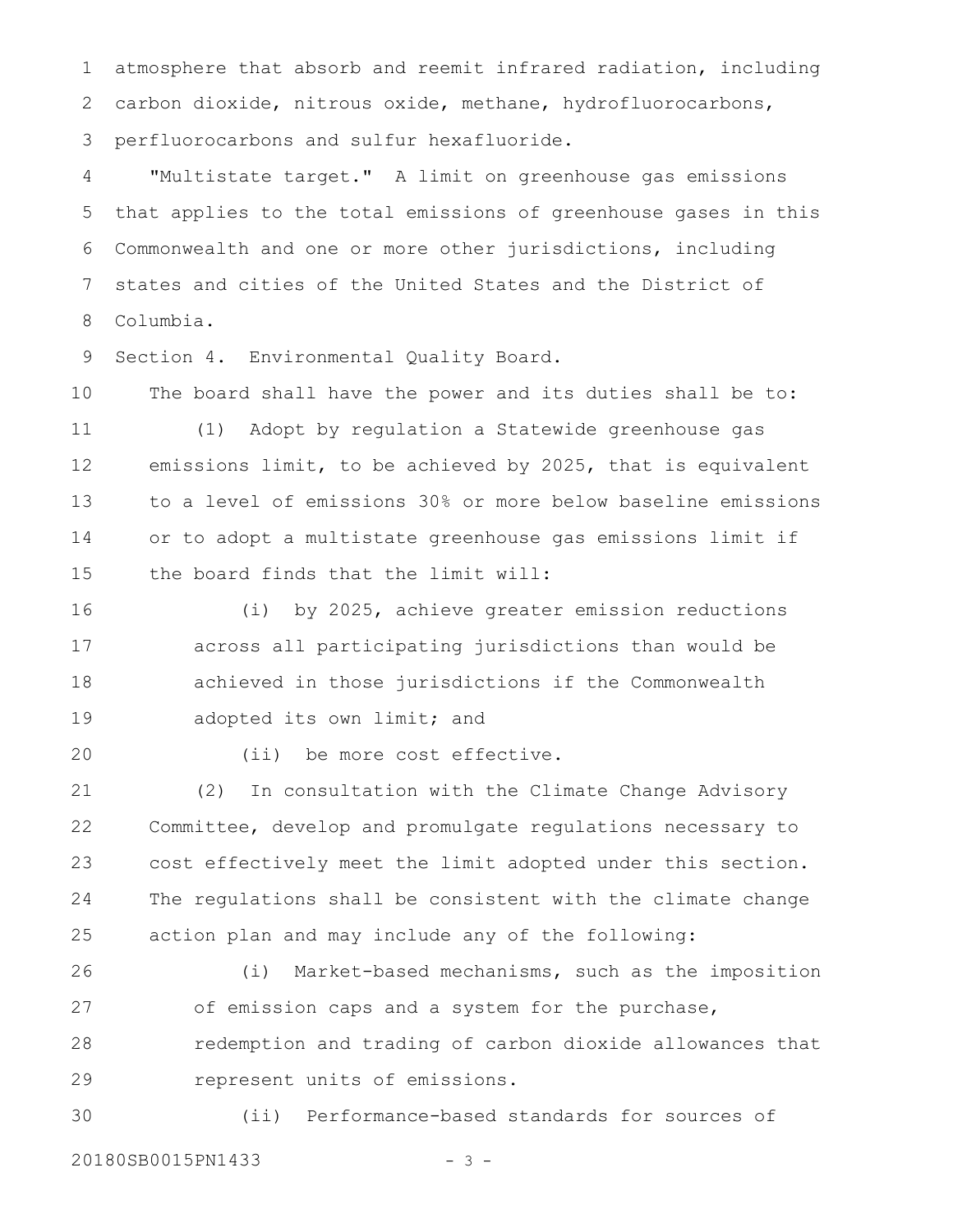greenhouse gas emissions in the electric power, transportation, building, industrial, commercial and agricultural sectors. (iii) Measures to reduce emissions from the electric power sector by expanding generation from renewable sources and increasing the energy efficiency of end uses and transmission. (iv) Measures to achieve long-term carbon sequestration. Section 5. Department of Environmental Protection. The department shall have the power and its duties shall be: (1) Within 90 days of the effective date of this section, to determine and publish in the Pennsylvania Bulletin the level of baseline emissions, following a public comment process. (2) To implement and enforce regulations promulgated by the board under this act. (3) Beginning three years after the effective date of this section, to require that each climate change action plan submitted by the department includes the following: (i) An assessment of the progress toward meeting the goals established under this act. (ii) Recommendations that would result in more costeffective progress toward the goals established under this act. (iii) Recommendations for modifying the goals established under this act to capture additional costeffective emission reductions and further emission reductions to maintain global temperatures at or below 1.5º Celsius over preindustrial levels. 1 2 3 4 5 6 7 8 9 10 11 12 13 14 15 16 17 18 19 20 21 22 23 24 25 26 27 28 29 30

20180SB0015PN1433 - 4 -